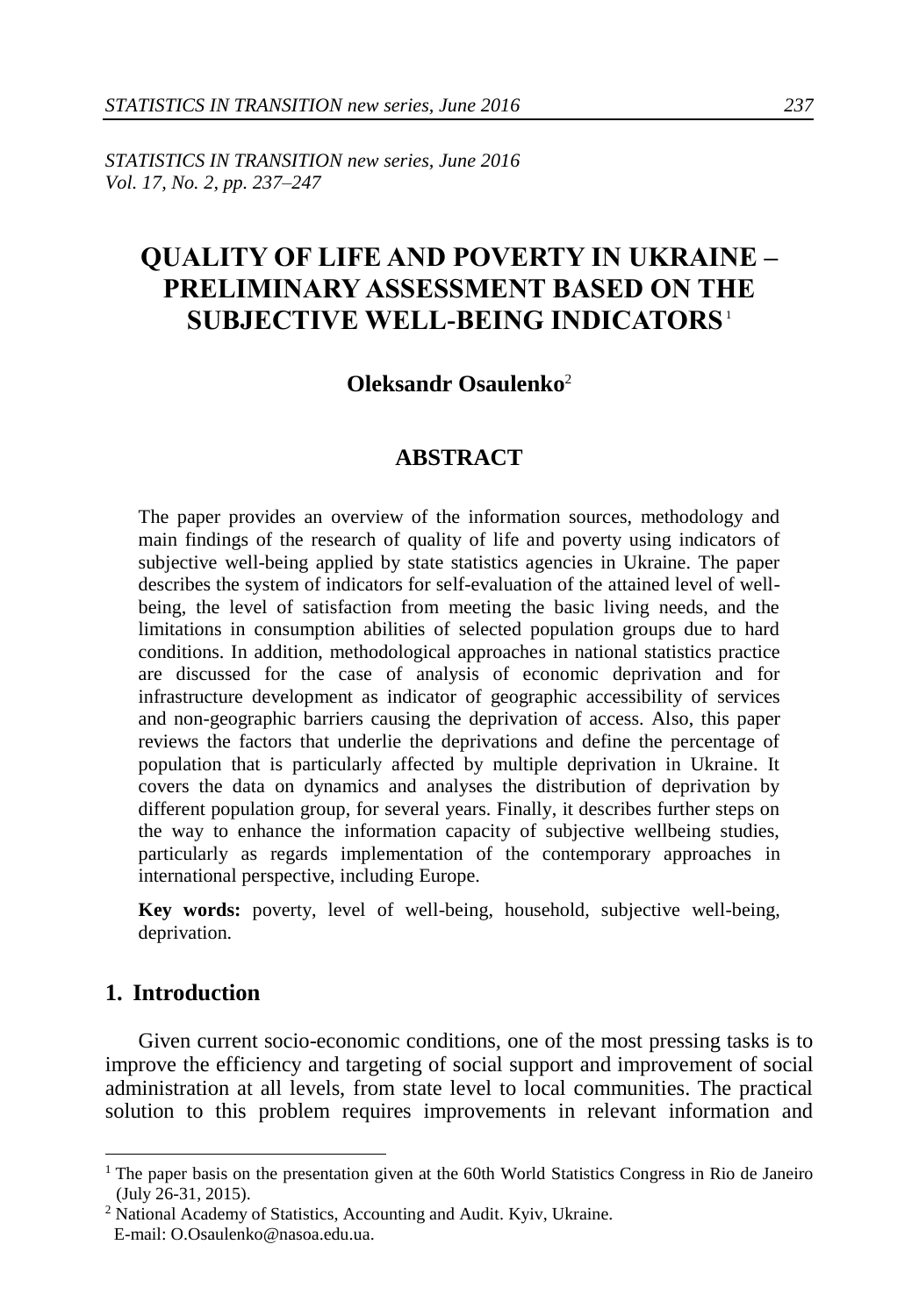analytical support: application of integrated approach and different sources of data for in-depth research of material conditions of population, efficiency analysis of measures on social protection of vulnerable groups, the risks and factors that affect the well-being and social stability to develop appropriate pre-emptive measures (Osaulenko et al., 2004; Ministry of Economic Development and Trade of Ukraine and UNDP, 2013). Considering that any democratic society strives for self-awareness, the employment of an integrated approach in social research improves the quality of such public information, and, therefore, the development of democratic principles in Ukraine.

A comprehensive approach in social research requires different types of information. They will determine the scope and direction of social changes from different perspectives and define direct and hidden cause-effect relations and factors that have the most significant influence on development of effective social policies. This will allow to achieve the most positive results – the advance in living standards of population, social cohesion, creation of favourable and equal opportunities for personal development, positive improvements in public assessment of social protection policies, in particular with regard to targeted aid, provided minimization of state funds for functioning of the system (Cherenko, 2006; Libanova, 2008).

Market transformations in economy, increased differentiation of the living conditions of some population groups and related aggravation of the poverty issue, as well as increased interest of the authorities and society in objective information have given a powerful impetus to the development of specialized state statistical observations and surveys of population. Currently, Ukraine state statistics regularly conducts three population sample surveys on: household living conditions, economic activity and agricultural activity in rural areas.

The multi-vector nature of living conditions survey of general population, in particular the most vulnerable population groups, requires a multidimensional approach to define and characterize not only the key indicators, but also concepts, processes and phenomena. In particular, there are numerous internationally recognized approaches to measuring poverty, low-income and social exclusion. Each of them has its advantages and disadvantages, they do not provide definitive assessments of events and heavily depend on research objectives and national specificity (Kangas and Ritakallio, 1998; Ramplakash, 1994).

The analysis of living standards should be based not only on the objective information, i.e. administrative data and data of continuous state statistical observations. An important role in addressing the integrated multidimensional nature of such a research phenomenon as well-being is played by thematic modular sample surveys of population. Subjective evaluations of living standards, made directly by respondents of the sample survey, reflect the degree of satisfaction of population with living standards, particularly with their possibilities of satisfying not only the minimum physiological needs but also the needs for personal development and enhancement of living comfort. Subjective evaluations indirectly display the actual level of satisfaction of population with the existing socio-economic provisions and the results of the public authorities' activity. Despite the limitations that are typical for measurements based on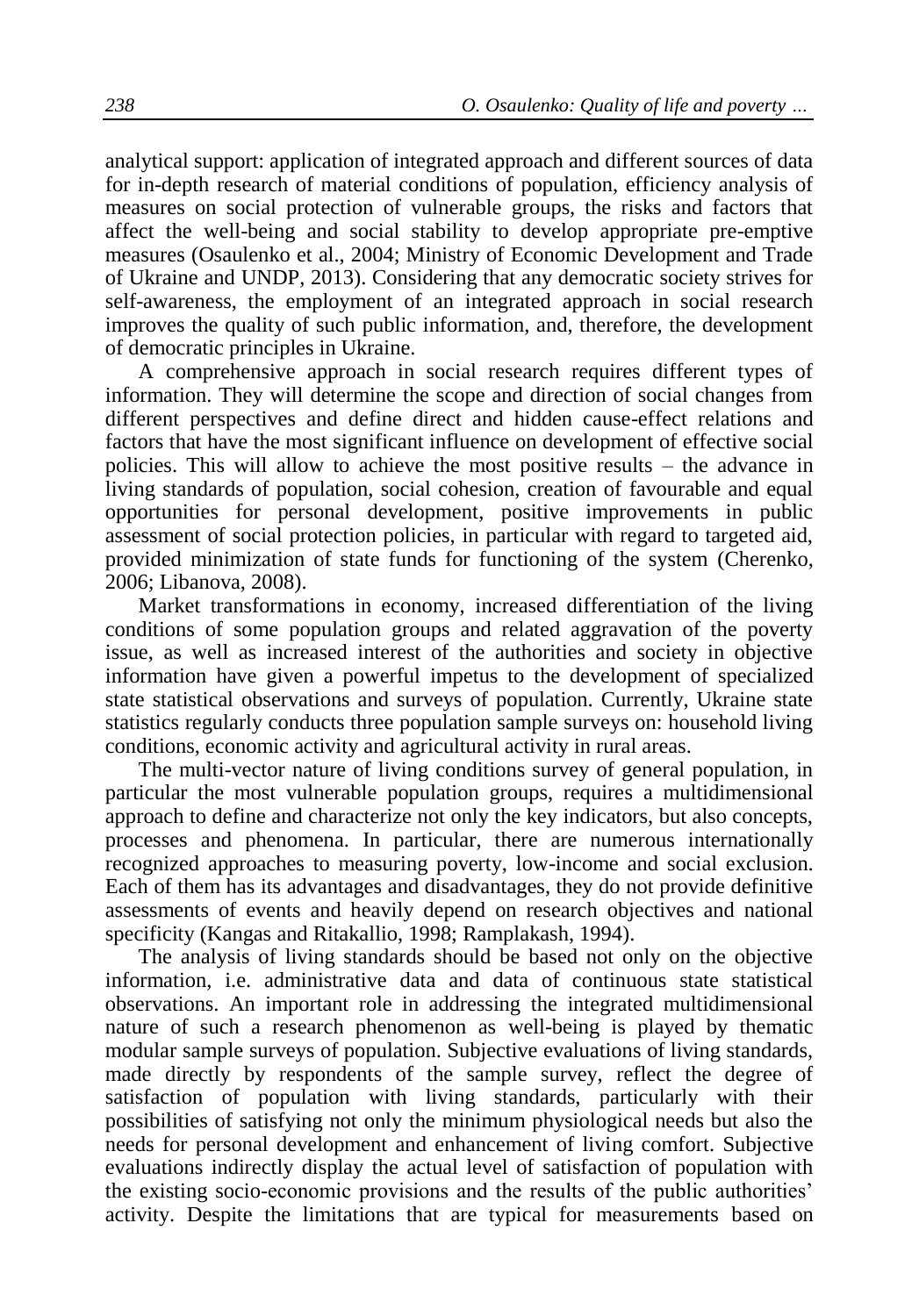"subjective attitude", this method has become widespread in many countries, including Ukraine, over recent years.

The analysis of living standards of population, poverty and other closely related issues of subjective well-being (a person's self-evaluation of the level to which essential means, physical, social, cultural and spiritual benefits are accessible by her/him (completeness)), is gaining exceptional relevance today (Cherenko, 2015; Libanova et al., 2013; State Statistics Service of Ukraine et al., 2013). Current uneasy social and economic realities, the antiterrorist operation (ATO) in Donetsk region and related immense migration pose a number of challenges to state statistics bodies of Ukraine, and give more focus to the determinants of subjective well-being. The challenging tasks also emerge during the implementation of the EU regulations and standards in national statistical practice (Commission regulation (EC), 2003; Vogel, 1997).

The information base for the analysis of subjective well-being in Ukraine is obtained from the sample household living conditions survey conducted by the state statistics bodies and modular polls based on the survey (State Statistics Service of Ukraine, 2013, 2014). This survey is a unique source for comprehensive studies of Ukraine's population well-being. It enables analysis of various spheres of household life, which depends on their level of income (expenses), composition, presence of children, place of residence and other criteria. An annual effective sample amounts to about 10,000 households. The analytical potential is significantly expanded by the combination of sociological questions with "subjective" ratings on attitudes, expectations and aspirations of certain groups, identification of their needs, and self-evaluation of their wellbeing within the survey research. These thematic surveys provide a unique opportunity of combining the information on the actual financial situation of each surveyed household with its subjective evaluations by household members.

# **2. The system of indicators to characterize the self-evaluation of the achieved well-being and the degree of satisfaction of basic living needs**

Self-evaluation of well-being by households is made by subjective determination of the adequacy of their income to meet basic needs, information on limitations of consumption abilities due to lack of funds, and by social selfidentification. Household self-evaluation involves the selection of alternative responses to questions referred to the following system of structural indicators:

- subjective determination of the adequacy of annual household income (had enough and made savings; enough, but did not make any savings; constantly denied the essentials, except for food; could not afford even adequate food);
- consumption abilities of certain groups of households (the presence or absence of cases of inability to meet individual needs due to lack of funds,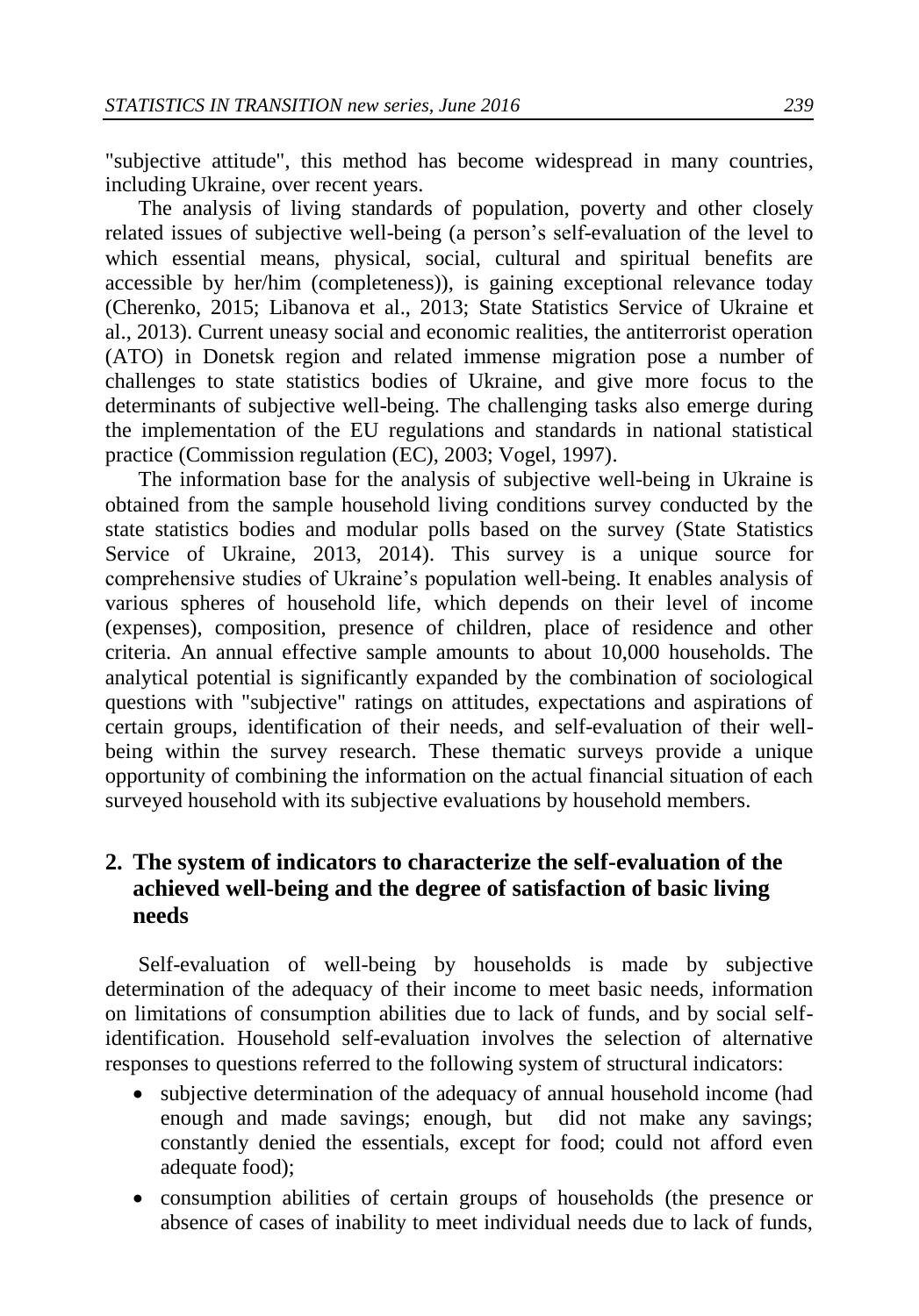namely the possibility of daily consumption of hot food; hunger cases among adults and children due to lack of funds; inclusion of fruits or juices in a child's diet; the ability to give children food or money for food at school; the ability to give children treats at least once a week; the ability to pay for children in kindergarten);

 self-identification of households as representatives of certain population groups (rich, middle class, not poor but not middle class yet, poor).

A comprehensive analysis of well-being is not possible without such important aspects as public accessibility of health services and grounds for unmet needs in health care, the ability to purchase medicines and medical devices. Even the effective and comprehensive system of administrative data collection is not able to reflect the whole picture in the area, as public health institutions provide information only about people who employ the health care system. Information on individuals, who do not use the services, and, in particular, about the reasons for that, may be obtained only from other sources, namely from sample population surveys. For this purpose, in Ukraine, the following indicators are developed:

- the level of accessibility of medical aid for household members, ability to purchase medicines and medical supplies if such needs emerge (share of households whose needs were satisfied);
- distribution of households which did not satisfy these needs, because of lack of access to services (too high cost, failed to find the desired one, too long queue to see a doctor, there were no appropriate specialist, or no required department in the hospital, no free place).

Well-being largely depends on living conditions, the availability of modern amenities in housing as well as the availability of subsidiary farms and other property in a household. The survey program studies these issues in sufficient detail. Subjective evaluation is presented by distribution of households by the degree of satisfaction with their living conditions (very dissatisfied, dissatisfied, not very satisfied, satisfied, very satisfied).

As the survey results reveal, the psychological impact of the crisis and economic insecurity have a greater influence on self-evaluation than the actual financial state. Thus, the level of subjective poverty, defined as the share of households which consider themselves as such, increased from 59% to 65% during 2009-2013. However, the poverty rate for other household's selfevaluation of income (always denied themselves the essentials, except for food, or they could not afford even adequate food) decreased from 44% to 39% during this period. Figure 1 below reflects more clearly the interrelation between objective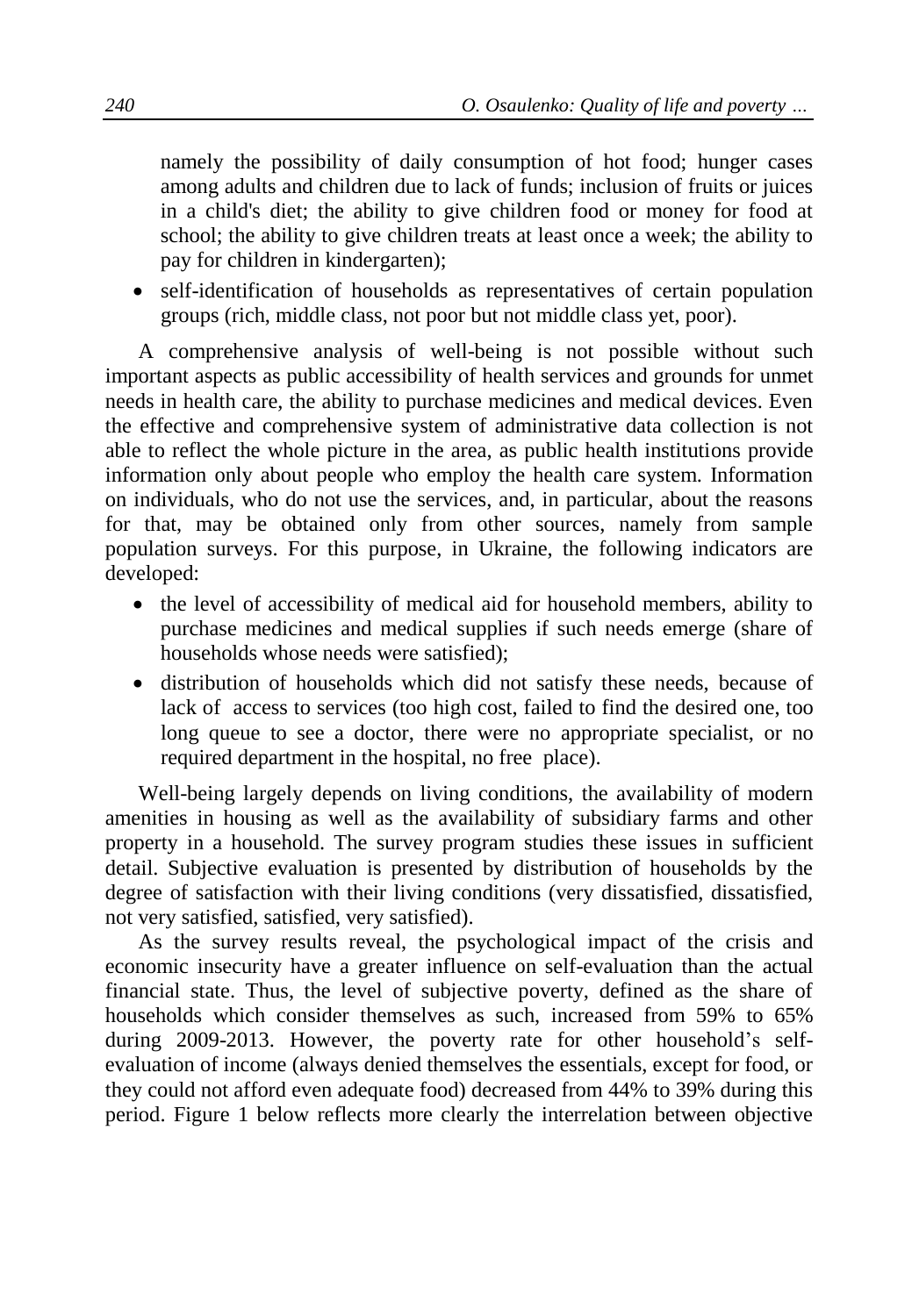(poor by absolute<sup>3</sup> and relative criteria<sup>4</sup> (Ministry of Social Policy of Ukraine et al., 2012)) and subjective poverty.



**Figure 1.** Interrelation of objective and subjective poverty evaluations in 2013

# **3. Methodological approaches to evaluation of economic deprivation and deprivation of access.**

Another area of well-being analysis that is based on subjective evaluation of population is the research of deprivation poverty. This form of poverty is characterized by limited abilities of the population to access certain essentials, which not only cover the minimum physiological needs but also the needs associated with the personal development and assurance of the adequate level of living comfort. To provide the information base for the deprivation study, a modular survey is conducted on the basis of household living conditions survey. It extends the classic (monetary) understanding of poverty through non-monetary subjective indicators. The program of the survey is designed having regard to the modern international experience and the needs of national users. The module for household deprivation and factors that are often subjectively perceived by public as signs of poverty, allows for the following directions of the survey:

 $\triangleright$  Economic deprivation due to inadequate level or quality of:

-

<sup>&</sup>lt;sup>3</sup> Absolute poverty line corresponds to the amount of the legal subsistence level per month per person, annually approved by the Verkhovna Rada of Ukraine in the Law on State Budget of Ukraine for the relevant year.

<sup>4</sup> Relative poverty line is defined by the fixed (75%) share of average per capita total expenditures of the median total expenditures of a particular person who takes the medium position in the list of population ranked by average per capita expenditures calculated for one conventional person.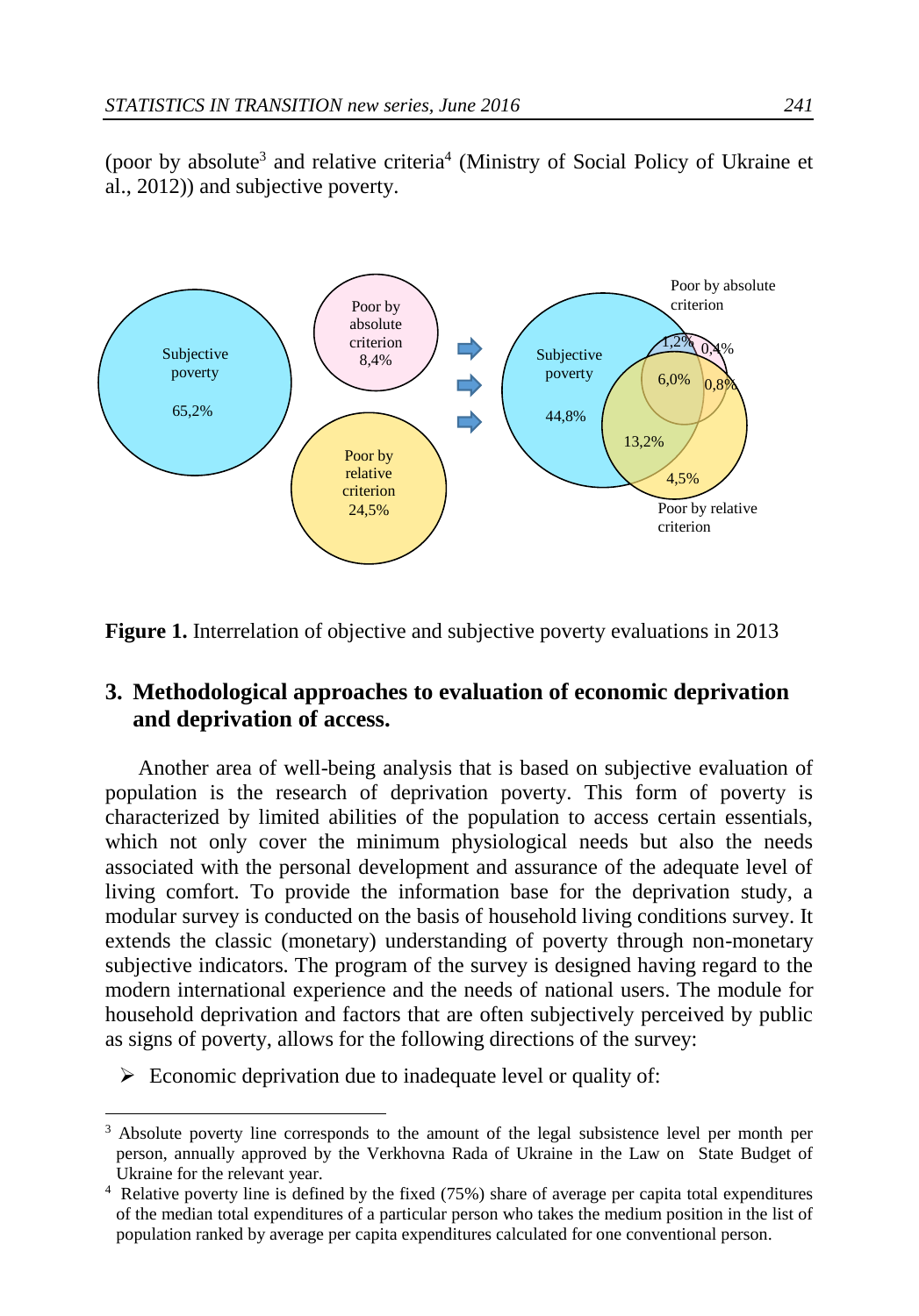- meals (lack of funds to ensure a certain quality of meals);
- non-food goods (lack of funds to acquire the needed inexpensive goods, and lack of certain types of these goods);
- housing conditions (lack of normal housing conditions, lack of funds to improve housing conditions);
- health сare and education services (lack of funds to obtain the needed inexpensive goods and services);
- income or lack of possibilities of satisfying other important needs.

 $\triangleright$  Development of infrastructure as an attribute of geographical accessibility of services and non-geographical barriers that identify the deprivation of access.

The survey program implies not only the determination of the public perception of signs of poverty and isolation, but also the collection of information on their actual distribution. The national list covered 18 items of deprivation. All items went through frequency control (items indicated by prevailing number of households were selected) and consensus control (items about which majority of respondents felt that their presence is necessary for the normal standard of living). In addition, each item was checked for the interrelation with the level of population well-being. Pearson correlation ratio<sup>5</sup> for almost all types of deprivations indicated a close linkage between distribution of each deprivation and income of households.

Dynamics of changes in distribution of certain deprivations is shown in Figure 2. Each of 18 items of the national list of deprivations contains data for 2009-2013. New items introduced into the program of observation in 2013 are presented for one period.

The incidence degree of certain types of deprivation significantly depended on the place of residence of households. Urban households, as compared to the rural ones, more suffered from financial failure to enlarge the available floor space. Rural residents suffered more than urban residents from all other manifestations of poverty and deprivation, especially from deprivations related to ensuring normal living conditions, availability of amenities in the housing and deprivation associated with low infrastructure development.

-

<sup>5</sup> Pearson correlation rate was calculated by the distribution of equivalent per capita income and incidence of deprivations among decile population groups.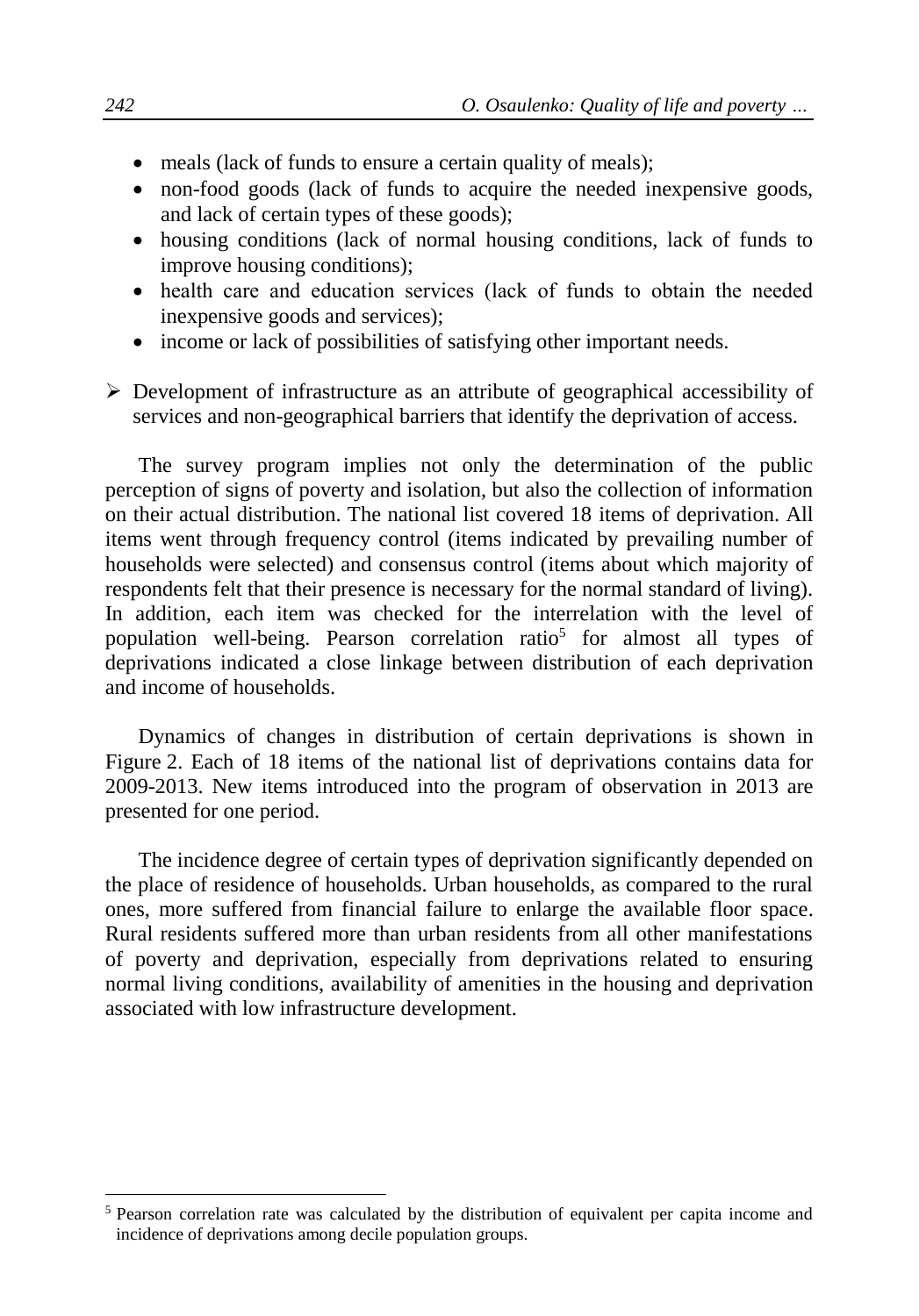

**Figure 2.** Incidence of certain deprivations among households of Ukraine in 2009-2013

# **4. Multidimensional assessment of the size of the household group with the lowest standard of living.**

The development of information base for improving multidimensional poverty assessment is primarily associated with the use of a combined approach and employment of monetary and subjective criteria as well as the criterion for poverty deprivation. Since the different criteria can differently display poor population, the combined approach reflects the group of households with the highest risk of poverty by all its types.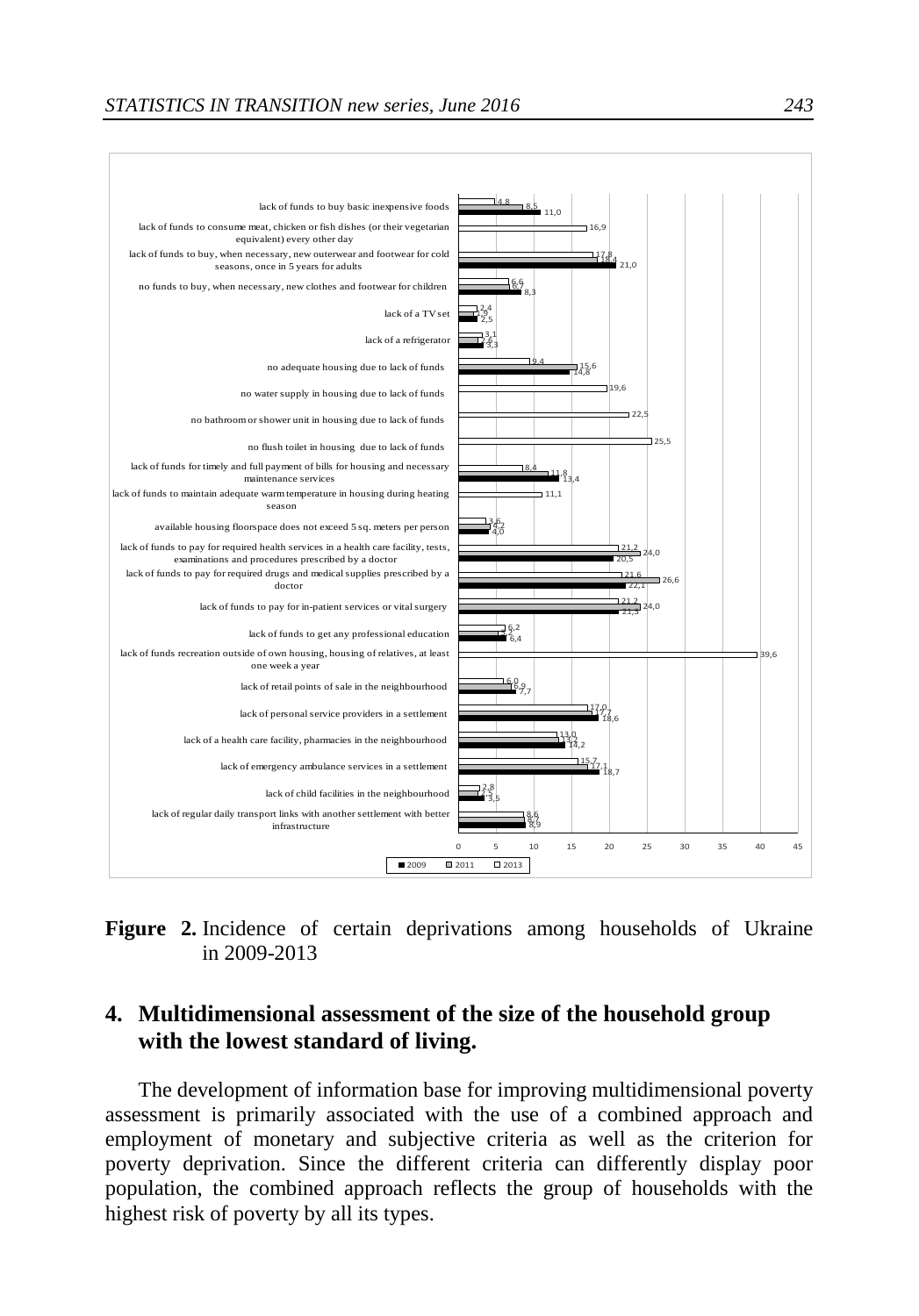Figure 3 shows the scope of population poverty defined by different criteria. In 2013, out of population in relative poverty, 32% had 4 or more deprivations. Out of population in absolute poverty, such deprivations were characteristic of 40% of population. On the other side, out of 22% of population which had 4 and more deprivations signs 15% were absolutely poor, and 36% of population were relatively poor. 3% of population were simultaneously at risk of absolute, relative and deprivation poverty. Among the population who were in three types of poverty, the majority (56%) were residents of rural areas. As to the composition, these households mostly had children (79% versus 21% of households without children), half of which had one child, 38% - two and 12% - three and more children. Nearly a quarter of them did not have employed persons in the household, in 44% of households one person was employed. Out of the households with children which were poor simultaneously according to three criteria, almost a quarter had children without one or both parents. 39% of population had at least one of these types of poverty.



**Figure 3.** Scope of poverty in 2013, defined by different criteria

The main profiles of poverty by socio-demographic and socio-economic groups of population remain steady. Regardless of the criteria, the level of poverty among people of working age and among people of retirement age is below the national average value, and vulnerable groups include children and "old" pensioners. The most vulnerable traditionally include large families, households with children up to the age of 3 and double demo-economic burden (with children and unemployed).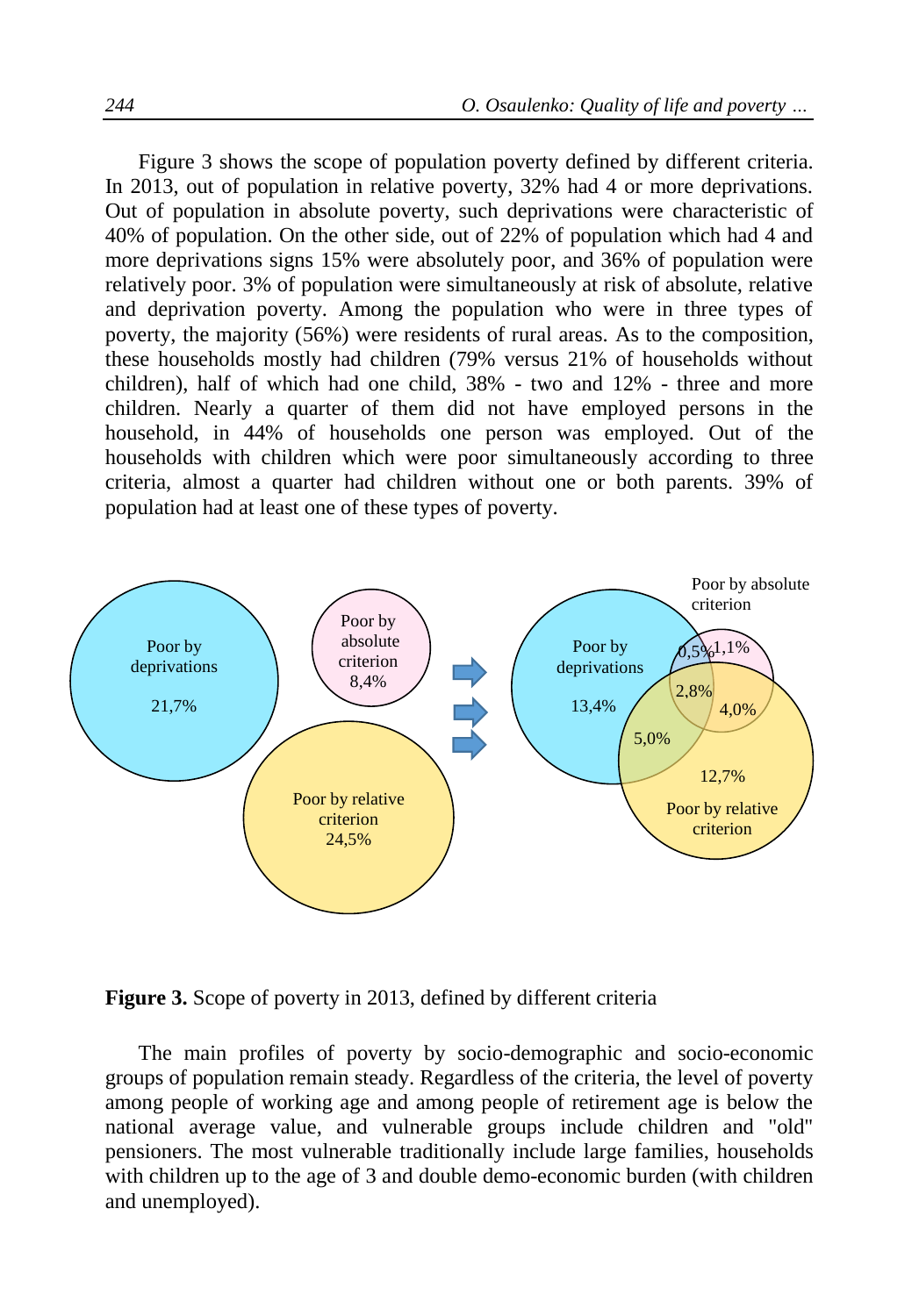The profiles of poverty vary depending on the monetary and non-monetary approaches: the high risks of monetary poverty apply to children and nonmonetary poverty is much higher among older age groups. When using monetary approaches, the highest poverty risks are typical for large families and for the families with children and unemployed persons. Increased risks are also assigned to households with two or more children, and with children up to the age of 3. When using non-monetary criteria, the group with the highest risk of poverty is represented by households that consist solely of older age groups (75 and older).

# **4. Conclusions**

At present stage of socio-economic development in Ukraine, as in many other countries, social partners pay great attention to the analysis of social inequality, changes in well-being standards that require new approaches to surveys of living standards of population:

- use of subjective evaluations and estimates of material deprivation for the analysis of well-being and poverty, in addition to traditional monetary approaches;
- identification of the most problematic and vulnerable population groups on the basis of multidimensional analysis and combined estimates, obtained by different factors and criteria (for example, poor by income and deprivation criteria, etc.);
- significant differences in living standards in urban and rural areas require more focus on the factorial analysis of key indicators of subjective wellbeing and material deprivations of the population living in rural areas, especially in the context of the task of optimizing the development of rural areas, which is relevant to Ukraine;
- introduction of the study on the regional differences and territorial determinants in the material deprivations of the population. This direction is of particular importance with regard to administrative and territorial reform in Ukraine. However, the research of territorial determinants will require a significant increase in the size of household sampling and the attractiveness of significant additional financial and human resources for representative and qualitative results for the regional level, which is currently quite challenging for our country.

#### **Acknowledgements**

Author would like to express his thankfulness to the referees and the editor for their valuable comments and suggestions which led to improvements on earlier version of the paper.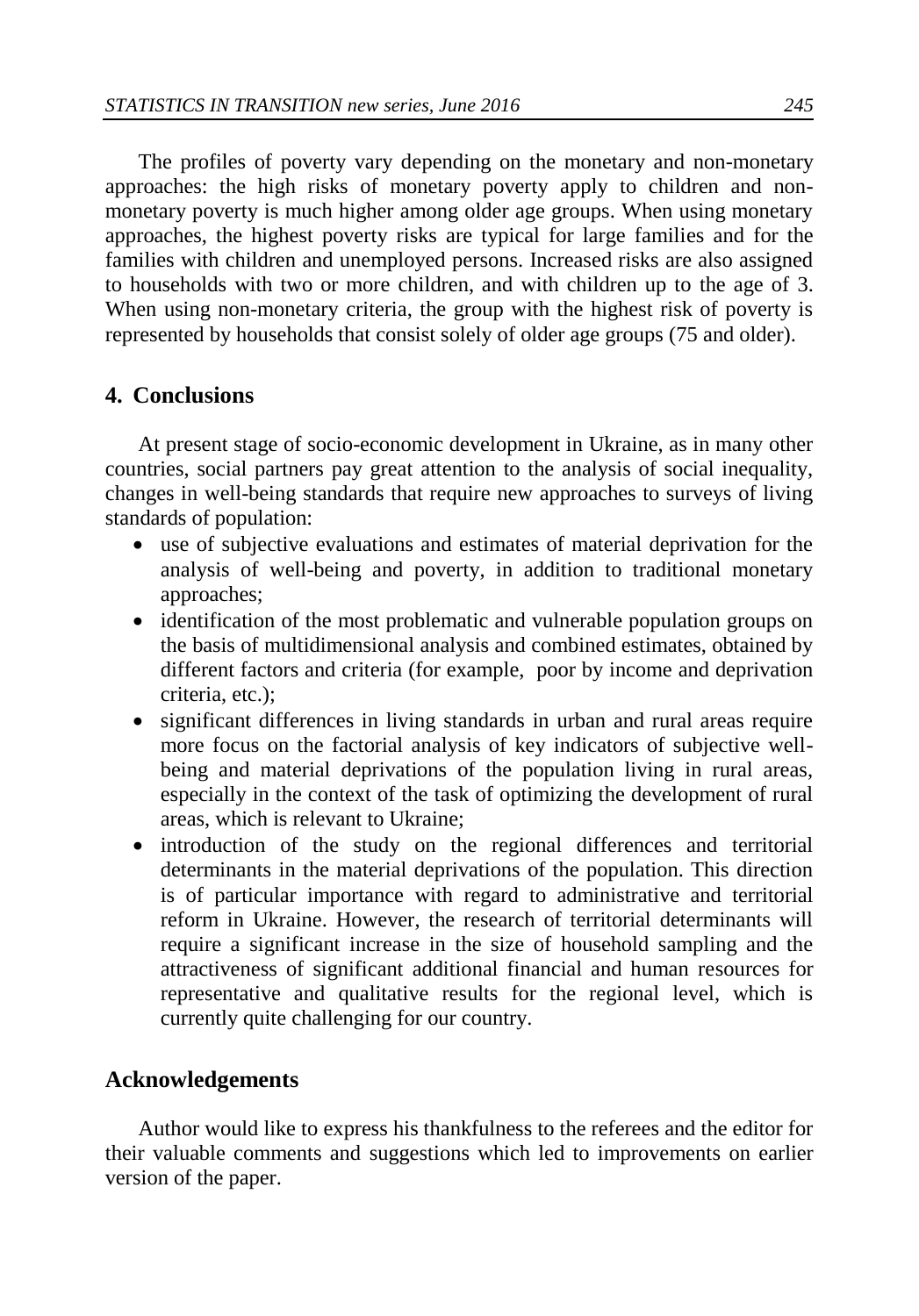# **REFERENCES**

- CHERENKO, L. M., ed., (2006). Рівень життя населення України [Living standard of population in Ukraine]. Kyiv: Consultant Publishing House, LLC.
- CHERENKO, L. M., (2015). Нові форми бідності в Україні: основні прояви та оцінка масштабів явища [New forms of poverty in Ukraine: Key directions and assessment of scale phenomena]. Demography and social economy, 1 (23), 11-21.
- COMMISSION REGULATION (EC) 1983/2003 of 7 November 2003, implementing Regulation (EC) No 1177/2003 of the European Parliament and of the Council concerning Community statistics on income and living conditions (EU-SILC) as regards the list of target primary variables.
- KANGAS, O., RITAKALLIO, V. M., (1998). Different methods, different results? Approaches to multidimensional poverty. In: H. J. Andreß, ed. Empirical Poverty Research in a Comparative Perspective. Aldershot: Ashgate.
- LIBANOVA, E. M., (2008). Бідність населення України: методологія, методика та практика аналізу [Poverty of population in Ukraine: Methodology, methods and practices of analysis]. Kyiv: Kyiv National Economic University.
- LIBANOVA, E. M., GLADUN, O. M., LISOGOR L. S. and others, (2013). Вимірювання якості життя в Україні: аналітична доповідь [Measuring quality of life in Ukraine: Analytical report]. Kyiv: Ptoukha Institute for Demography and Social Studies of National Academy of Sciences of Ukraine, UNDP, Ministry of Economic Development and Trade of Ukraine.
- MINISTRY OF SOCIAL POLICY OF UKRAINE, THE MINISTRY OF ECONOMIC DEVELOPMENT AND TRADE OF UKRAINE, THE MINISTRY OF FINANCE OF UKRAINE, THE STATE STATISTICS SERVICE OF UKRAINE, THE NATIONAL ACADEMY OF SCIENCES OF UKRAINE, (2012). Методика комплексної оцінки бідності [Methodology of comprehensive assessment of poverty]. Available at rada.gov.ua website: [http://zakon5.rada.gov.ua/laws/show/z1785-12.](http://zakon5.rada.gov.ua/laws/show/z1785-12)
- OSAULENKO, O. G., NOVIKOVA, O. F., VLASENKO, N. S., KALACHOVA, I. V. and others, (2004). Інформаційне забезпечення державного та регіонального соціального управління [Information support to state and regional social administration]. Kyiv, Donetsk. Institute of Industrial Economics, State Statistics Committee of Ukraine.